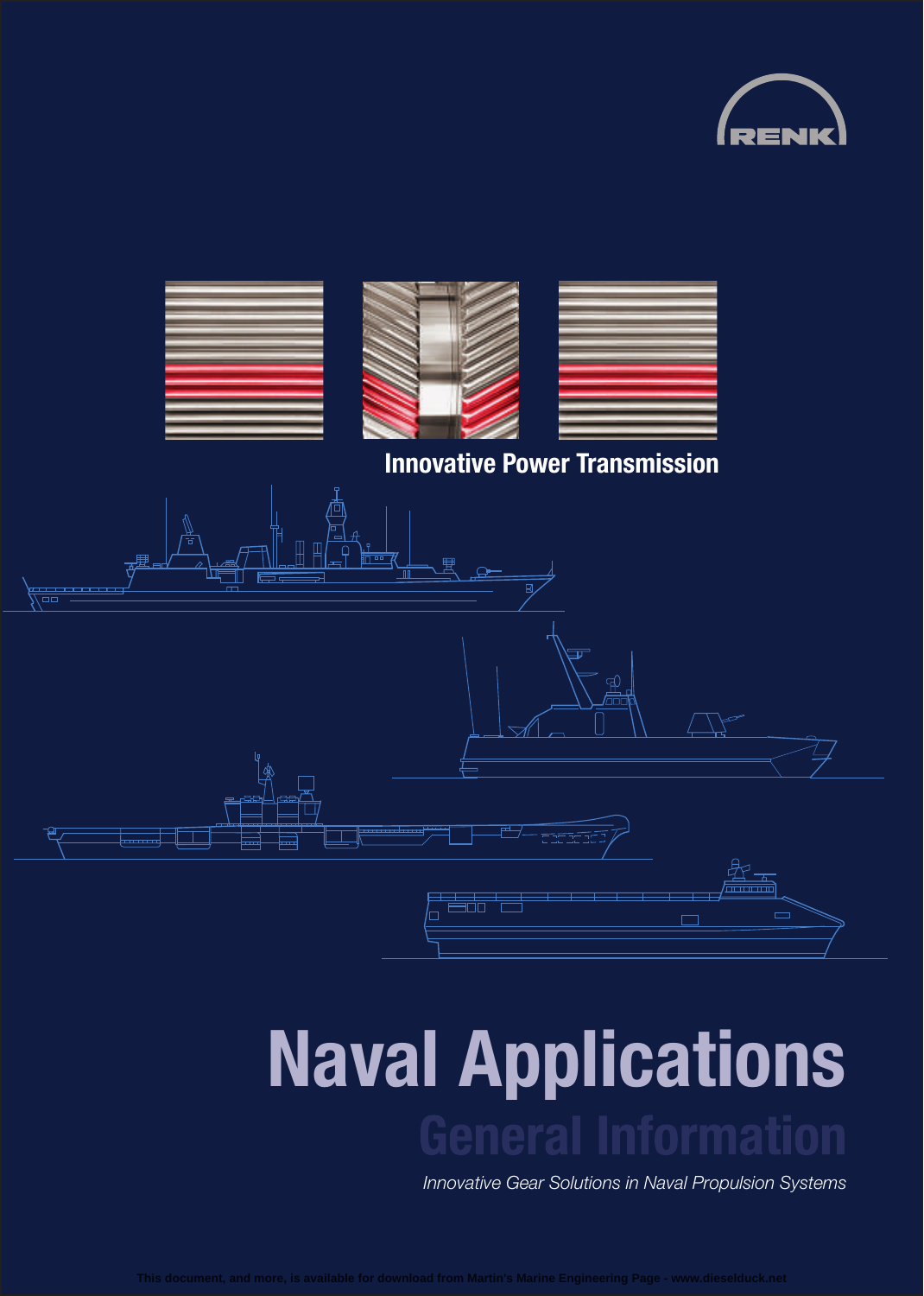Developments in gear technology continue to orientate at increasingly sophisticated propulsion systems. Starting from classic CODOG arrangements initiated in the early eighties, enhanced systems are available. In today's cost and efficiency sensitive times, alternative naval propulsion concepts have been developed, such as CODAG, supported by high speed controls, leading to the CODELAG, the "hybrid" in naval propulsion. RENK main propulsion gears follow the technical needs, based on renowned experience with more than 400 installations aboard fleets of 30 Navies. Extremely compact gears such as high speed COGAG systems are required for specialised vessel designs. The trend with all applications are highly efficient compact solutions at low weights, including low noise signatures, even extinguishing tooth mesh frequencies in audible and structure borne noise. To combine all these factors to a reliable gear system is the challenge in the yet again enlarged market place for surface combatant propulsion gears.

CODAD Gear with fluid couplings for 16 MW shaftline power



- 100 CODOG / CODAG and 300 CODAD / Single DE gears up to 40 MW aboard destroyers, corvettes and frigates in Europe, Mid-/Fareast are equipped with RENK gears
- 32 NATO vessels with RENK propulsion gears
- Continuous logistic and maintenance support since 1960 according to Navy standards
- German Navy F 124 as first CODAG system worldwide, continued with US Coast Guard NSC
- No major failure experienced for 40 years
- World record in low noise with SAN CODAG system



OPV, Netherlands



German Navy Sachsen Class Frigate



Amatola Class Corvette for SAN



Demonstrator US-Navy "Seafighter"



Sigma Corvette Indonesian Navy



Flexible Support Ship Danish Navy



FREMM Italian Navy

## **CODELAG System for FREMM**

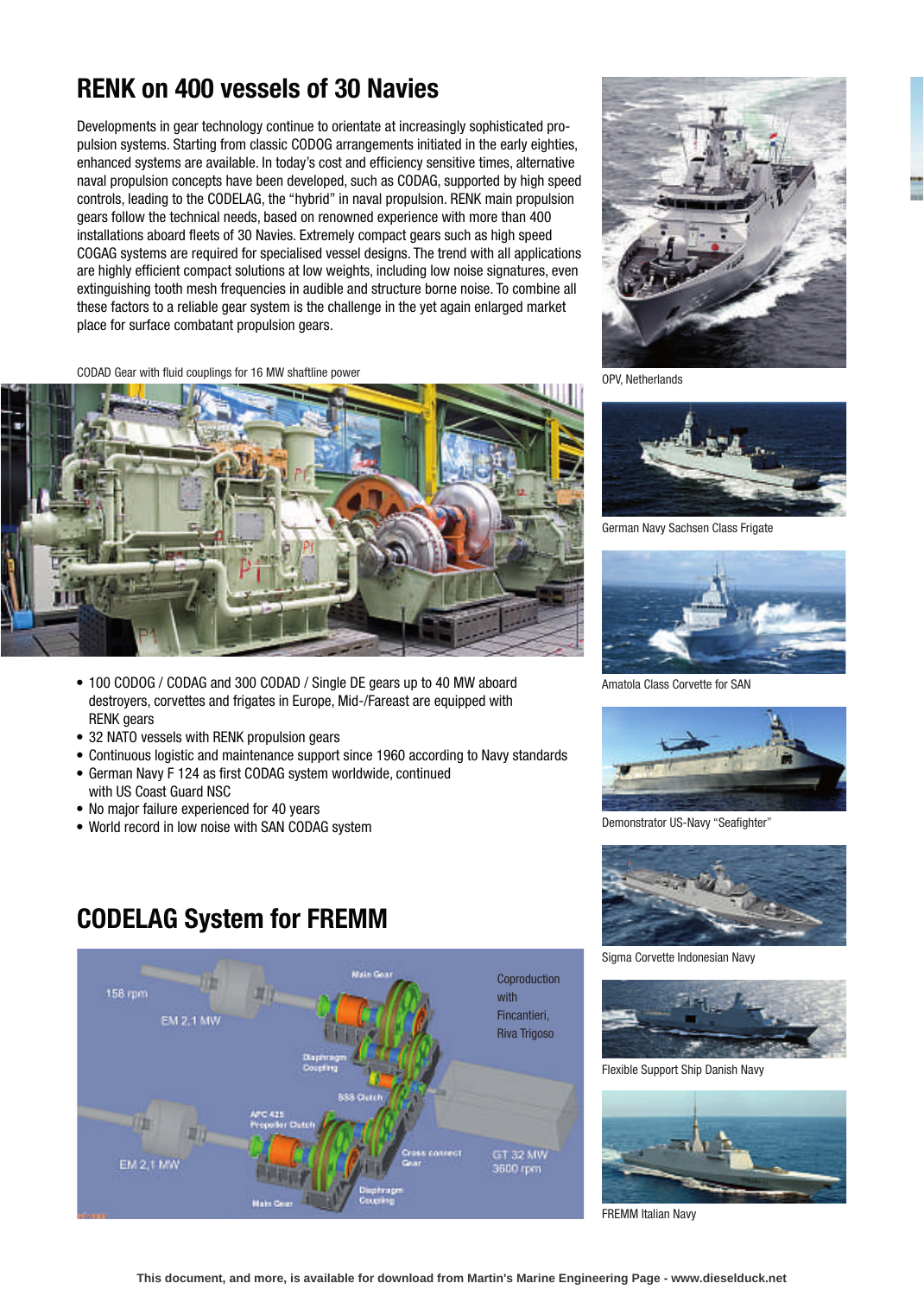

USCG Deepwater National Security Cutter "Bertholf"

#### **Vessel Data**

Max. Displacement 4,300 tons Max. Speed 29+ kts Ship Owner US Coast Guard

Overall Length 418 ft (127.5 m) Shipyard **Northrop Grumman** 

# **Cutter (NSC)**

**National Security**

1 GT 23 MW+2DE 7.4 MW 126 m length 4 400 tons



## **COGAG marine gears for Skjold – the ultimative record in compactness**





Gas turbines to water jet drives could develop fantastic speeds. With catamarans, this performance is being supported, in addition, with their low water resistance. In case of surface effect ships (SES), where the ship's superstructure is lifted relative to the water line at high speeds by vertically active air fans between the semi-hulls, the water resistance is brought to minimum. All these design features are combined with the Norwegian Navy Skjold program fast patrol craft, comprising two COGAG propulsion modules of 6 MW in each semi-hull, serving for a vessel's top speed close to 60 knots.

#### Main features:

- Reduce inputs speeds 20000 rpm and 16000 rpm, respectively, to 1000 rpm water jet output
- Single or twin gas turbine operation
- anti shock resistance up to 5 g above elastic supports
- optimized efficiency grade
- gas turbines cantilevered to gear
- fit into tight semi hull structures
- ultra light weight to meet 3700 kg limit



Drive Modes